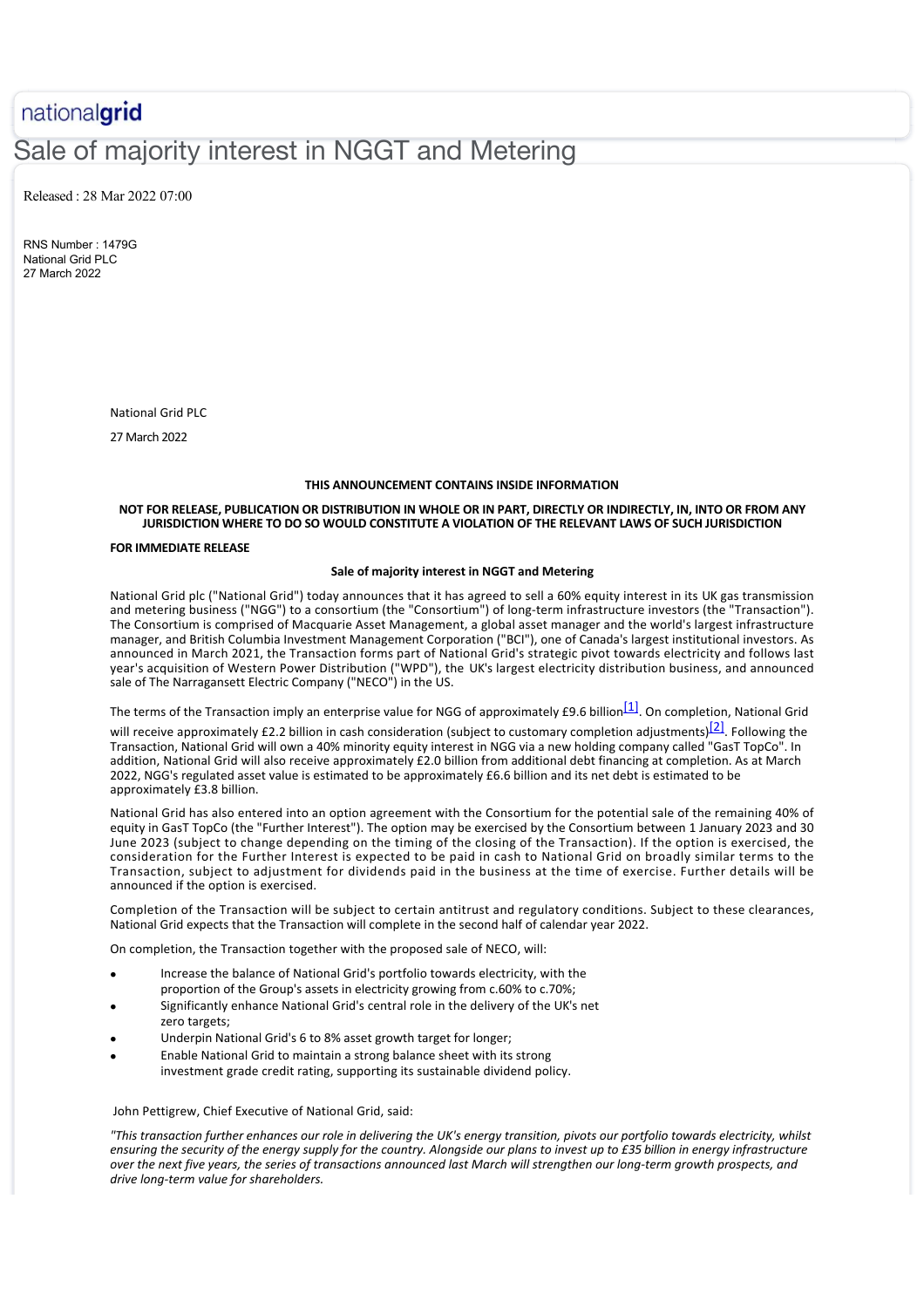*Today's announcement is a strong result for all our stakeholders, including employees and customers. The Consortium has a long‐term commitment to the UK with significant experience in owning and operating infrastructure assets. I look forward to our partnership and continuing to deliver safe and reliable gas service at the least cost to consumers. I would also like to thank my colleagues in Gas Transmission and Metering for their hard work that has helped us reach this important milestone."*

Martin Bradley, Head of Macquarie Asset Management's Real Assets team in EMEA, said:

*"The national transmission system is a critical enabler of the UK's energy transition, providing the flexibility and reserve energy needed in the electricity system as the deployment of renewable sources of generation accelerates. However, if the UK's net‐zero by 2050 target is to be met, the country must have a next‐generation transmission backbone to power homes and businesses with renewable energy.*

*Backed by our significant investment, the transmission system will play a leading role in making the network ready for this transition. In doing so it will support the expansion of hydrogen's role in the energy mix to deliver a competitive edge to the UK and its industry, while working closely with the Government and Ofgem to maintain security of supply."*

Lincoln Webb, Executive Vice President and Global Head of Infrastructure & Renewable Resources at BCI, said:

*"This investment aligns well with our diversified portfolio of regulated utilities that securely deliver critical services to customers. We believe National Grid's innovative decarbonisation strategy will ensure the business plays a leadership role in supporting the UK to achieve net zero carbon emissions on target by 2050, while meeting consumer demand for reliable networks."*

Following completion of the Transaction, National Grid intends to use proceeds of approximately £4.2 billion towards repayment of the bridge financing facility that was drawn as part of the acquisition of WPD. For the purposes of Listing Rule 10.4, NGG's gross assets as at 30 September 2021 were £6.1 billion. For the period 1 April 2020 to 31 March 2021 NGG group generated profit before tax of £406 million.

The Transaction constitutes a class 2 transaction for the purposes of the UK Financial Conduct Authority's Listing Rules and, as such, does not require National Grid shareholders' approval.

Following completion, National Grid's interest in GasT TopCo will be accounted for under the equity method of accounting.

National Grid was advised by Barclays, Goldman Sachs, and Robey Warshaw.

## **About National Grid Gas**

National Grid Gas owns and operates the regulated gas National Transmission System (NTS) in Great Britain, and also owns a regulated gas metering business.

As both the transmission owner and system operator, NGG owns, builds and operates the high-pressure NTS with day-to-day responsibility for balancing supply and demand in real time and facilitates the connection of assets to the transmission system. National Grid Gas transmission network comprises approximately 7,660 kilometres of high-pressure pipe and 23 compressor stations connecting to 8 distribution networks and other third‐party independent systems.

NGG also owns and operates an independent metering business, the largest owner of traditional gas meters in the UK with approximately 8.4 million domestic and commercial meters as of March 2021. The business' activities broadly cover: asset procurement and logistics management; meter installation, maintenance, exchange and removal; and, customer service provision.

#### **Inside Information**

This announcement is being disclosed in accordance with the Market Abuse Regulation (EU596/2014) which is part of domestic UK law pursuant to the Market Abuse (Amendment) (EU Exit) Regulations (SI 2019/310) and has been determined to contain inside information in line with the definition therein.

# **Enquiries and contacts**

*National Grid Investors and Analysts*

| Nick Ashworth         | +44 (0) 7814 355 590 |
|-----------------------|----------------------|
| Angela Broad          | +44 (0) 7825 351 918 |
| James Flanagan        | +44 (0) 7970 778 952 |
| Jonathan Clay         | +44 (0) 7899 928 247 |
| Media                 |                      |
| Molly Neal            | +44 (0) 7583 102 727 |
| Danielle Dominey-Kent | +44 (0) 7977 054 575 |

*Barclays Bank PLC, acting through its Investment Bank ("Barclays")* +44 (0) 20 7623 2323 Lead Financial Advisor and Corporate Broker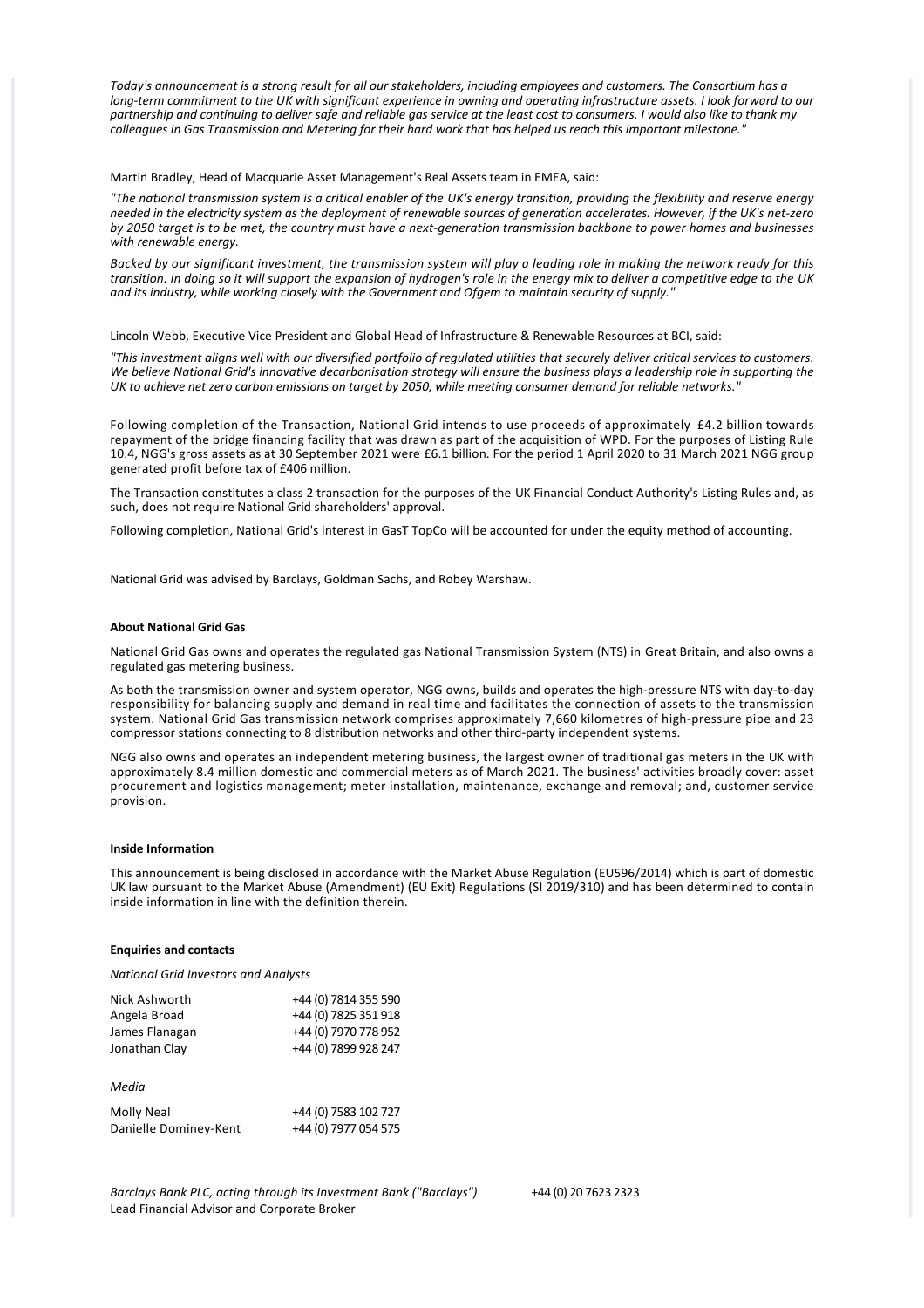Alisdair Gayne Iain Smedley Neal West Osman Akkaya Vera Kaufmann

*Goldman Sachs International* +44 (0) 20 7774 1000 Financial Advisor Karen Cook Brian O'Keeffe Rachana Harrington *Robey Warshaw* +44 (0)20 7317 3900 Lead Financial Advisor Simon Robey Philip Apostolides *Teneo* Financial PR Advisor Charlie Armitstead +44 (0) 7703 330 269

# **About National Grid**

National Grid lies at the heart of a transforming energy system, spanning the UK and the US. Our businesses supply gas and electricity, safely, reliably and efficiently to millions of customers and communities. But we also drive change through engineering innovation and by incubating new ideas with the power to revolutionise our industry.

National Grid is pioneering ways to decarbonise the energy system; from building interconnectors to allow the UK to share clean energy with our neighbours in Europe, to investing in renewable energy generation in the United States. As one of the largest investor‐owned energy companies in the world, National Grid is at the centre of a clean, fair and affordable energy future, where tackling climate change and reaching net zero is a key priority.

### **National Grid in the UK:**

- · We own and operate the electricity transmission network in England and Wales, with day‐to‐day responsibility for balancing supply and demand. We also operate, but do not own, the Scottish networks. Our networks comprise approximately 7,200 kilometres (4,474 miles) of overhead line, 1,500 kilometres (932 miles) of underground cable and 342 substations.
- · We own and operate the gas National Transmission System in Great Britain, with day‐to‐day responsibility for balancing supply and demand. Our network comprises approximately 7,660 kilometres (4,760 miles) of high‐pressure pipe and 618 above‐ground installations.
- · As Great Britain's System Operator (SO) we make sure gas and electricity is transported safely and efficiently from where it is produced to where it is consumed. Since April 2019, Electricity System Operator (ESO) has been a standalone business within National Grid, legally separate from all other parts of the National Grid Group. This provides the right environment to deliver a balanced and impartial ESO that can realise real benefits for consumers as we transition to a more decentralised, decarbonised electricity system.

#### **About Macquarie Asset Management**

Macquarie Asset Management is a global asset manager that aims to deliver positive impact for everyone. Trusted by institutions, pension funds, governments, and individuals to manage more than £403 billion in assets globally, we provide access to specialist investment expertise across a range of capabilities including fixed income, equities, multi-asset solutions, private credit, infrastructure, renewables, natural assets, real estate, and asset finance.

Macquarie Asset Management is part of Macquarie Group, a diversified financial group providing clients with asset management, finance, banking, advisory and risk and capital solutions across debt, equity, and commodities. Founded in 1969, Macquarie Group employs approximately 17,000 people in 33 markets and is listed on the Australian Securities Exchange.

All figures as at 31 December 2021. For more information, please visit macquarie.com.

# **About BCI**

With C\$199.6 billion of assets under management as of March 31, 2021, BCI is one of Canada's largest institutional investors. Based in Victoria, British Columbia, BCI is a long‐term investor that invests across a range of asset classes: fixed income; public equities; private equity; infrastructure; renewable resources; real estate; and commercial mortgages. BCI's clients include public sector pension plans, insurance, and special purpose funds. BCI's Infrastructure & Renewable Resources program, valued at over C\$20.0 billion, invests in tangible long‐life assets that include a portfolio of direct investments in companies across a variety of sectors spanning regulated utilities, energy, telecommunications, and transportation, as well as investments in timberlands and agri‐businesses. These companies operate in stable and mature regulatory environments, provide opportunities for future capital investments, and have the potential to generate steady returns and cash yields for our clients. The program is diversified across North America, Asia, Australia, Europe, and South America.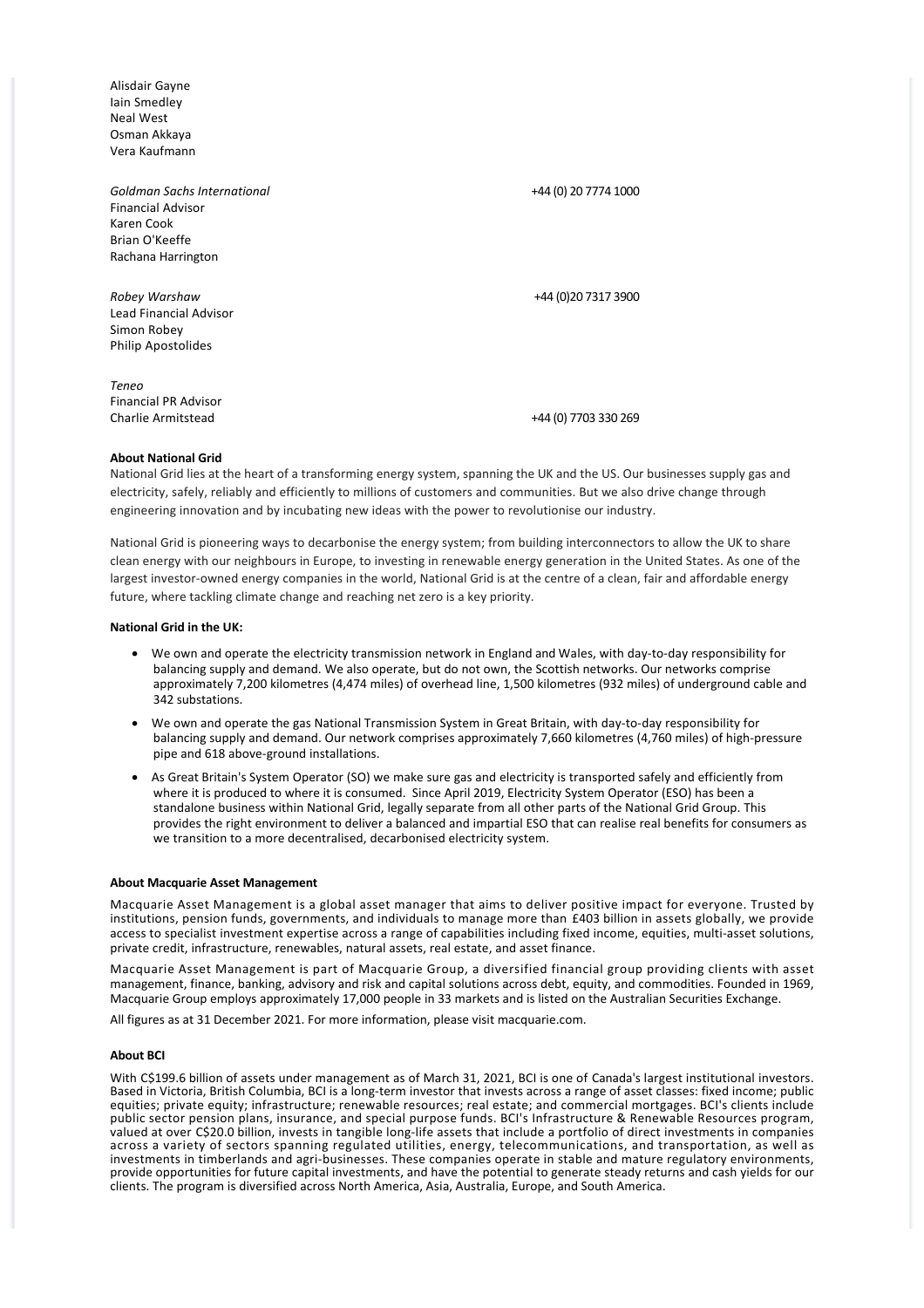# **CAUTIONARY STATEMENT**

This announcement contains certain statements that are neither reported financial results nor other historical information. These statements are forward‐looking statements within the meaning of Section 27A of the Securities Act of 1933, as amended, and Section 21E of the Securities Exchange Act of 1934, as amended. These statements include information with respect to National Grid's (the Company) financial condition, its results of operations and businesses, strategy, plans and objectives. Words such as 'aims', 'anticipates', 'expects', 'should', 'intends', 'plans', 'believes', 'outlook', 'seeks', 'estimates', 'targets', 'may', 'will', 'continue', 'project' and similar expressions, as well as statements in the future tense, identify forward‐ looking statements. These forward‐looking statements are not guarantees of National Grid's future performance and are subject to assumptions, risks and uncertainties that could cause actual future results to differ materially from those expressed in or implied by such forward‐looking statements. Many of these assumptions, risks and uncertainties relate to factors that are beyond National Grid's ability to control or estimate precisely, such as changes in laws or regulations, including any arising as a result of the United Kingdom's exit from the European Union, announcements from and decisions by governmental bodies or regulators, including those relating to the RIIO‐2 price controls; the timing of construction and delivery by third parties of new generation projects requiring connection; breaches of, or changes in, environmental, climate change and health and safety laws or regulations, including breaches or other incidents arising from the potentially harmful nature of its activities; network failure or interruption, the inability to carry out critical non-network operations and damage to infrastructure, due to adverse weather conditions including the impact of major storms as well as the results of climate change, due to counterparties being unable to deliver physical commodities, or due to the failure of or unauthorised access to or deliberate breaches of National Grid's IT systems and supporting technology; failure to adequately forecast and respond to disruptions in energy supply; performance against regulatory targets and standards and against National Grid's peers with the aim of delivering stakeholder expectations regarding costs and efficiency savings, as well as against targets and standards designed to deliver net zero; and customers and counterparties (including financial institutions) failing to perform their obligations to the Company. Other factors that could cause actual results to differ materially from those described in this announcement include fluctuations in exchange rates, interest rates and commodity price indices; restrictions and conditions (including filing requirements) in National Grid's borrowing and debt arrangements, funding costs and access to financing; regulatory requirements for the Company to maintain financial resources in certain parts of its business and restrictions on some subsidiaries' transactions such as paying dividends, lending or levying charges; the delayed timing of recoveries and payments in National Grid's regulated businesses, and whether aspects of its activities are contestable; the funding requirements and performance of National Grid's pension schemes and other post-retirement benefit schemes; the failure to attract, develop and retain employees with the necessary competencies and business capabilities, and any significant disputes arising with National Grid's employees or the breach of laws or regulations by its employees; the failure to respond to market developments, including competition for onshore transmission; the threats and opportunities presented by emerging technology; the failure by the Company to respond to, or meet its own commitments as a leader in relation to, climate change development activities relating to energy transition, including the integration of distributed energy resources; and the need to grow the Company's business to deliver its strategy, as well as incorrect or unforeseen assumptions or conclusions (including unanticipated costs and liabilities) relating to business development activity, including the integration of WPD, the sale of the Company's Rhode Island gas and electricity business and the proposed sale of a majority stake in its UK gas transmission business, and joint ventures. For further details regarding these and other assumptions, risks and uncertainties that may impact National Grid, please read the Strategic Report section and the 'Risk factors' on pages 236 to 239 of National Grid's most recent Annual Report and Accounts, as updated by National Grid's unaudited half‐year financial information for the six months ended 30 September 2021 published on 18 November 2021. In addition, new factors emerge from time to time and National Grid cannot assess the potential impact of any such factor on its activities or the extent to which any factor, or combination of factors, may cause actual future results to differ materially from those contained in any forward‐looking statement. Except as may be required by law or regulation, the Company undertakes no obligation to update any of its forward‐looking statements, which speak only as of the date of this announcement.

[\[1\]](#_ftnref1)*Includes debt‐like items and provisions of approximately £0.2 billion.*

[\[2\]](#_ftnref2) *Assuming expected completion in the second half of calendar year 2022.*

This information is provided by RNS, the news service of the London Stock Exchange. RNS is approved by the Financial Conduct Authority to act as a Primary Information Provider in the United Kingdom. Terms and conditions relating to the use and distribution of this information may apply. For further information, please contact [rns@lseg.com](mailto:rns@lseg.com) or visit [www.rns.com.](http://www.rns.com/)

RNS may use your IP address to confirm compliance with the terms and conditions, to analyse how you engage with the information contained in this communication, and to share such analysis on an anonymised basis with others as part of our commercial services. For further information about how RNS and the London Stock Exchange use the personal data you provide us, please see our **[Privacy Policy](https://www.lseg.com/privacy-and-cookie-policy)**.